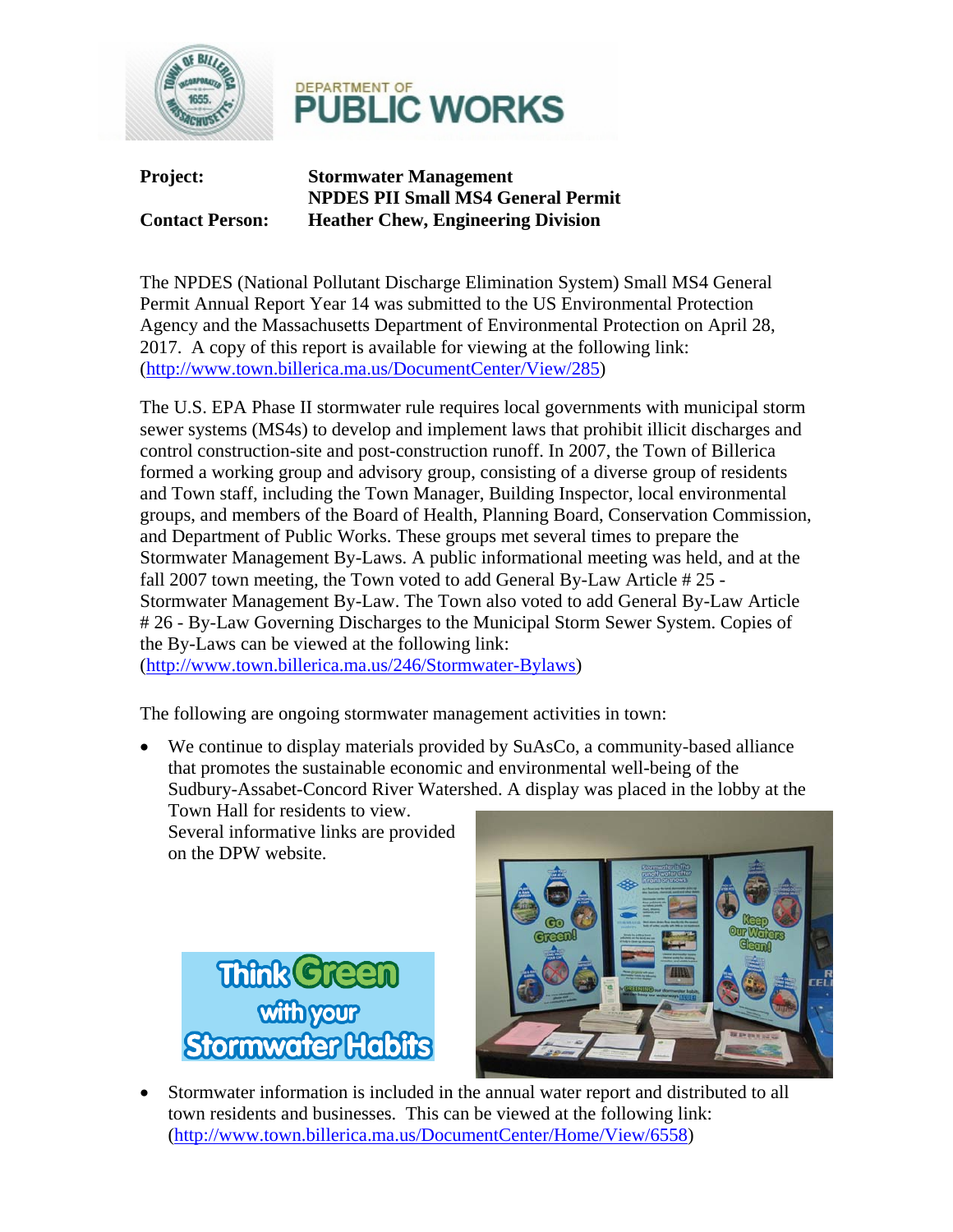- Billerica obtained a DVD of a regional public service announcement (PSA) through the Northern Middlesex Stormwater Collaborative and presented it to Billerica Access TV. The PSA has aired several times throughout the year. Links to the two PSAs are provided as follows: (https://www.youtube.com/watch?v=6vJ2MogJoLo), (https://www.youtube.com/watch?v=GsHCVwqhk8s)
- Informational handouts regarding Billerica's programs and stormwater are available to residents at the Town Hall and at the annual Health & Recreation Fair.
- Billerica has partnered with the Central Massachusetts Mosquito Control Project. Through the efforts of the Central Massachusetts Mosquito Control Project, brush and other accumulated debris was removed from approximately 9,000 linear feet of streams and 21 culverts during the reporting period.



- A stormwater web page is in place and updated as necessary. (http://www.town.billerica.ma.us/214/Stormwater-Management)
- We continue to monitor changes in TMDL, critical habitats, and historic sites.
- Through the efforts of the Recreation Department, the Town held its annual townwide "Green-up/Clean-up" event.
- We implemented catch basin cleaning forms to monitor the amount of sediment removed from basins, and monitored the amount of sediment removed during street sweeping.
- Stormwater fliers were on display in several locations in Town Hall.







*Stormwater Management NPDES PII Small MS4 General Permit - Page 2 of 4 \\tob-gis\Engineering\Projects\Stormwater Management\Website\Stormwater\_mngmt\_2017.doc*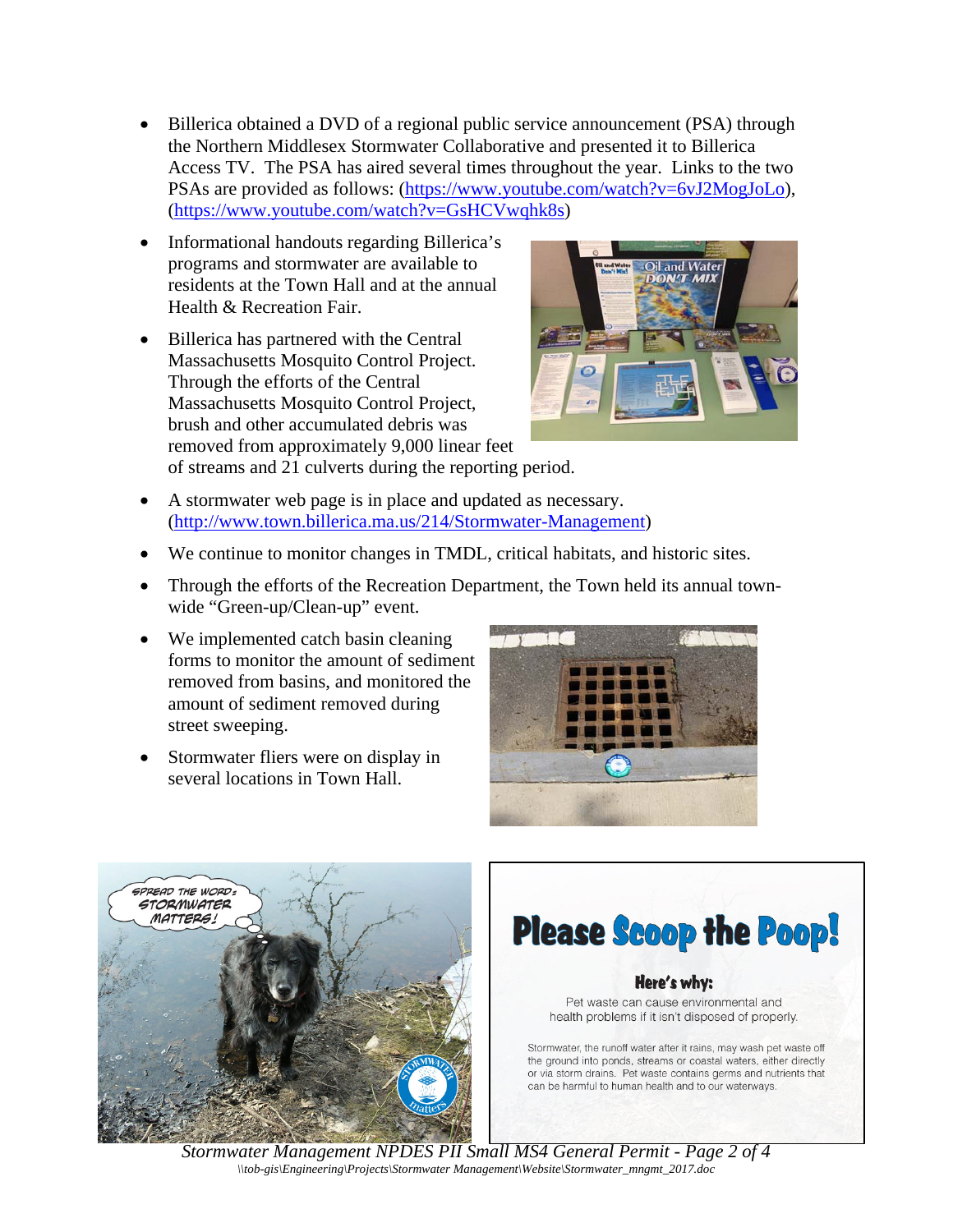• Billerica participated in the World Water Monitoring Day in May of 2016. In the past, the Billerica DPW in partnership with Woodard & Curran, sponsored a World Water Monitoring event at Micozzi Beach on Nutting Lake. Approximately 45 students from  $2<sup>nd</sup>$  and  $3<sup>rd</sup>$  grade classes tested the water quality at the beach. World Water Monitoring  $\sum_{n=0}^{\infty}$  is an international education and outreach program that builds public awareness and involvement in protecting water resources around the world by engaging citizens to conduct basic monitoring of their local water bodies. To learn more, visit their website at www.WorldWaterMonitoringDay.org.



*Stormwater Management NPDES PII Small MS4 General Permit - Page 3 of 4 \\tob-gis\Engineering\Projects\Stormwater Management\Website\Stormwater\_mngmt\_2017.doc*